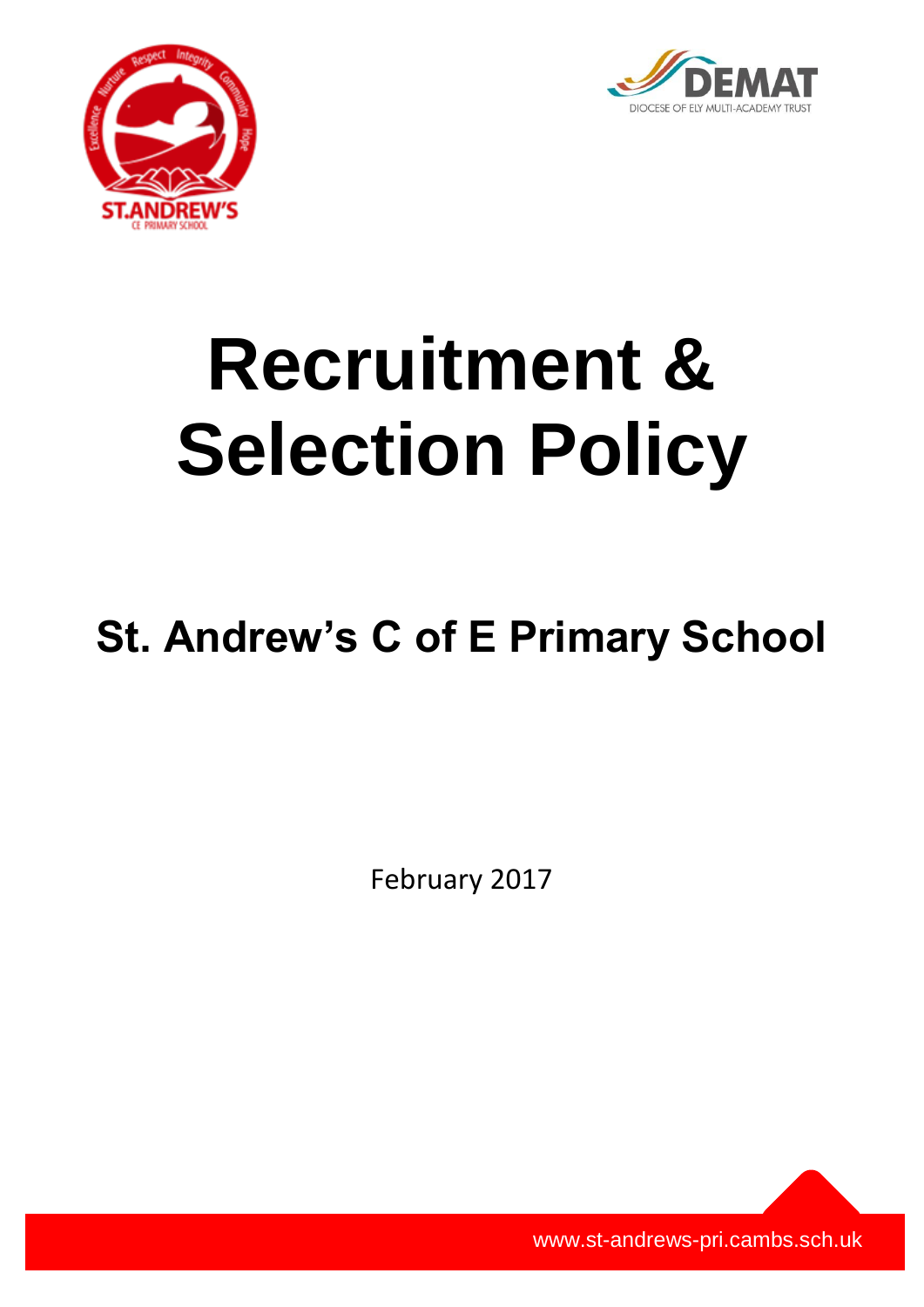#### **Introduction**

- 1.1 The Diocese of Ely Multi-Academy Trust and the Governing Body is **committed to safeguarding and promoting the welfare of children and young people and requires all staff and volunteers to demonstrate this commitment in every aspect of their work.**
- 1.2 The appointment of all employees will be made on merit and in accordance with the provisions of Employment Law, Keeping Children Safe in Education and the school's Equality and Diversity policy.
- 1.3 The Governing Body will ensure that people are treated solely on the basis of their abilities and potential, regardless of race, colour, nationality, ethnic origin, religious or political belief or affiliation, trade union membership, age, gender, gender reassignment, marital status, sexual orientation, disability, socio-economic background, or any other inappropriate distinction.
- 1.4 We will comply with the requirements of Keeping Children Safe in Education Part 3 with regard to DBS and other pre-employment checks.

### **2. Delegation of Appointments and Constitution of Appointments Panels**

- 2.1 The Governing Body delegates the power to offer employment for all posts below the level of Deputy Headteacher to the Headteacher. The Headteacher may not delegate the offer of employment to any other senior manager or governor.
- 2.2 The Headteacher is expected to involve at least one Governor in the appointment of all staff.
- 2.3 Selection panels will comprise a minimum of two people (normally three). In accordance with the statutory requirement, every selection panel will have at least one member who has undertaken Safer Recruitment Training. In addition at least one member will have undertaken general recruitment or equalities training.

### **3. Advertising**

3.1 All vacant posts will be advertised to ensure equality of opportunity and encourage as wide a field of candidates as possible. This will normally mean placing an advertisement externally. However, where there is a reasonable expectation that there are sufficient, suitably qualified internal candidates, or staff are at risk of redundancy, vacancies may be advertised internally before an external advertisement.

### **4. Information for Applicants**

All applicants for all vacant posts will be provided with:

- 4.1 A job description outlining the duties of the post and an indication of where the post fits into the organisational structure of the school. A person specification may also be provided.
- 4.2 An Application Form. CVs will not be accepted.
- 4.3 An Information pack containing:
	- a description of the school relevant to the vacant post.
	- reference to the school's policy on Equality and Diversity.
	- reference to the Child Protection/Safeguarding Policy.
	- DBS and other pre-employment requirements.
	- a statement that canvassing any member of staff, or member of the Governing Body, directly or indirectly, is prohibited and will be considered a disqualification.
	- the closing date for the receipt of applications.
	- outline of terms of employment including salary.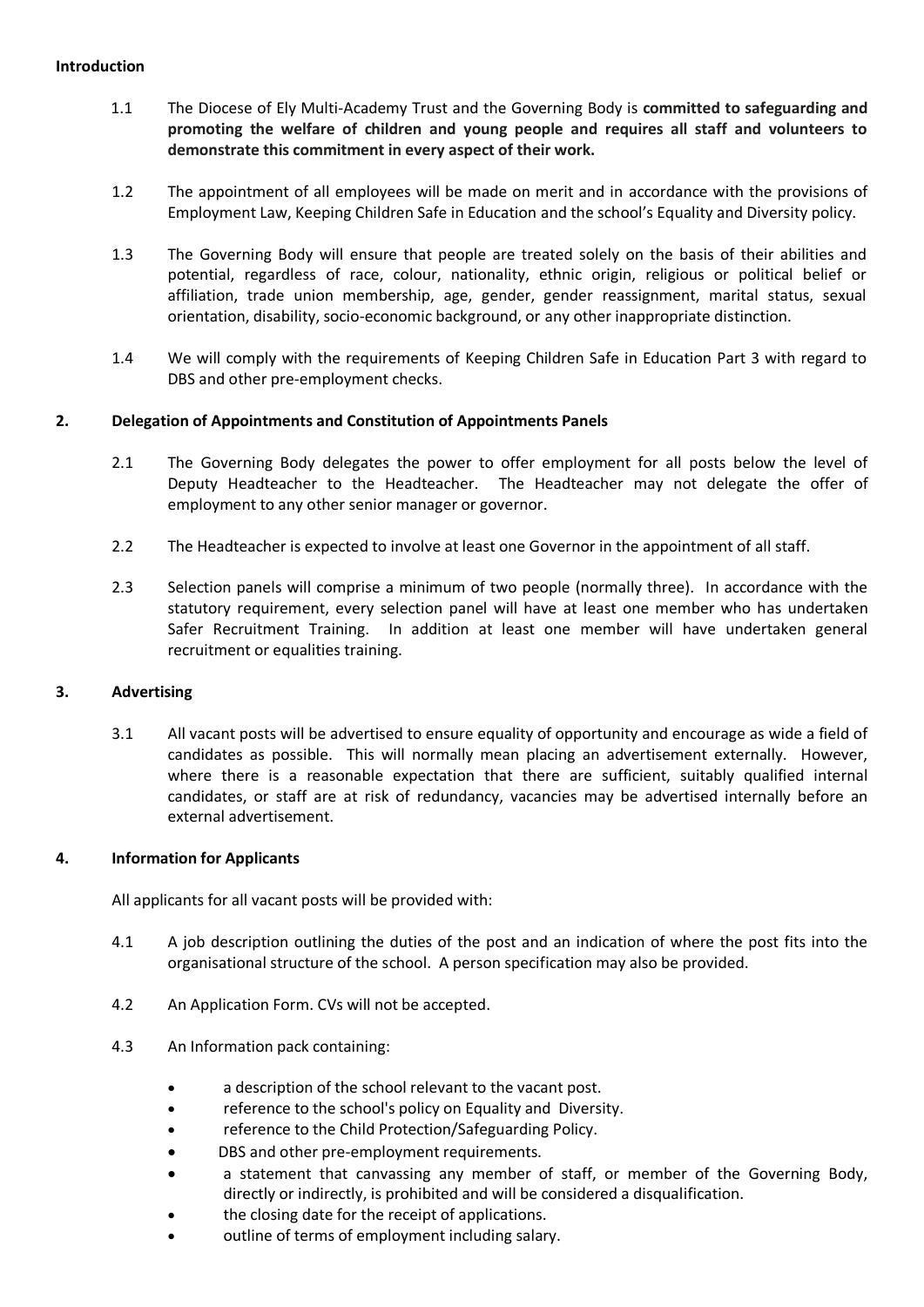### **5. Short Listing and Reference Requests**

- 5.1 The selection panel will use an agreed short listing form. The criteria for selection will be consistently applied to all applicants. The selection panel will agree the candidates to be called for interview.
- 5.2 The selection panel will take up at least two references on each short listed candidate. If a candidate for a post working with children is not currently employed as a teacher, a reference will be sought from the most recent employment working with children to confirm details of their employment and their reasons for leaving.
- 5.3 Reference requests will ask the referee to confirm:
	- the referee's relationship with the candidate;
	- details of the applicant's current post and salary;
	- performance history and conduct;
	- any disciplinary action involving the safety and welfare of children, including any in which the sanction has expired;
	- details of any substantiated allegations or concerns relating to the safety and welfare of children;
	- whether the referee has any reservations as to the candidate's suitability to work with children. If so, the school will ask for specific details of the concerns and the reasons why the referee believes the candidate may be unsuitable to work with children.
- 5.4 References are the "property" of the selection panel and strict confidentiality will be observed. Employer testimonials or 'bearer references' i.e. those provided by the candidate and/or marked 'to whom it may concern' will not be accepted. References must be in writing and be specific to the job for which the candidate has applied. The selection panel will not accept references from relatives or people writing solely in the capacity as a friend of the candidate for any post. References will be verified and any discrepancies will be discussed with the candidate at interview.
- 5.5 If the field of applicants is felt to be weak the post may be re-advertised.

# **6. Interviews**

6.1 The format, style and duration of the interviews are matters for the Headteacher to decide in consultation with any governors involved in the process but the following will be adhered to:

# 6.1.1 Briefing:

All candidates will be given relevant information about the school to enable the candidate to make further enquiries about the suitability of the advertised job.

# 6.1.2 The formal interview**:**

Before the interviews the selection panel will agree on the interview format. The questions asked will be aimed at obtaining evidence of how each candidate meets the requirement of the job description and the person specification and each candidate will be assessed against all of the criteria for the post. The same areas of questioning will be covered for each applicant and no questions which would discriminate directly or indirectly on protected characteristics under the Equality Act 2010 will be asked. The selection process for every post will include exploration of the candidate's understanding of child safeguarding issues. The interview will also include a discussion of any convictions, cautions or pending prosecutions, other than those protected, that the candidate has declared and are relevant to the prospective employment.

6.2 The recruitment documentation will be retained for six months from the date of interview. Under the Data Protection Act 1998, applicants have the right to request access to notes written about